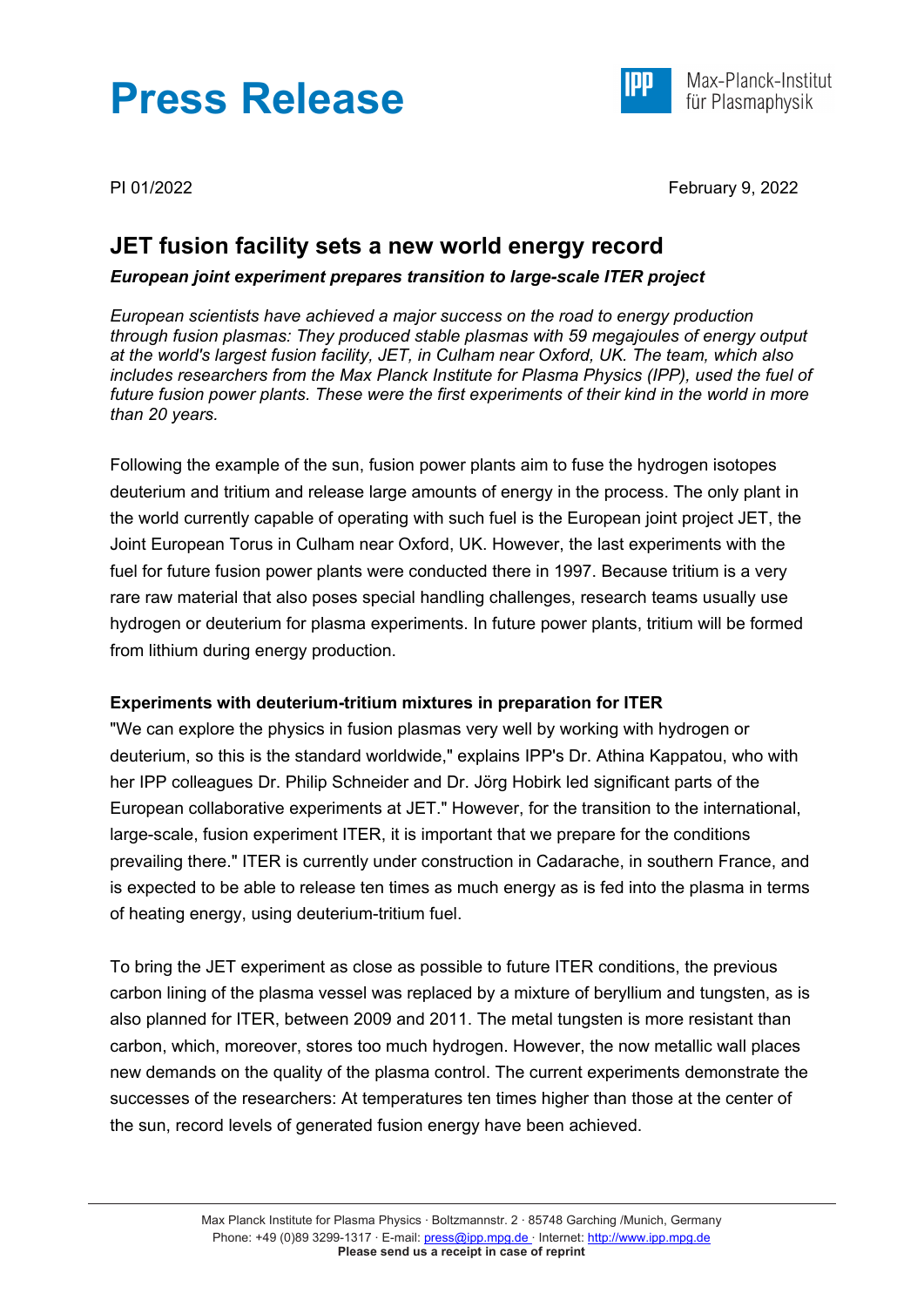



### **World record under ITER-like conditions**

Prior to the change of the wall material, JET had set the world energy record in 1997 with a plasma that produced 22 megajoules of energy. This record stood until now. "In the latest experiments, we wanted to prove that we could create significantly more energy even under ITER-like conditions," explains IPP physicist Dr. Kappatou. Several hundred scientists and researchers were involved in years of preparation for the experiments. They used theoretical methods to calculate in advance the parameters they needed to obtain to generate the plasma in order to achieve their goals. The experiments confirmed the predictions in late 2021 and delivered a new world record: JET produced stable plasmas with deuterium-tritium fuel that released 59 megajoules of energy.

To produce net energy – that is, to release more energy than the heatering systems provide the experimental facility is too small. This will not be possible until the larger-scale ITER experiment in southern France comes online. "The latest experiments at JET are an important step toward ITER," concludes Prof. Sibylle Günter, Scientific Director of the Max Planck Institute for Plasma Physics. "What we have learned in the past months will make it easier for us to plan experiments with fusion plasmas that generate much more energy than is needed to heat them."

#### **Background information: Megawatts vs. Megajoules**

In the recent record-breaking experiment, the fusion reactions in JET released a total of 59 megajoules of energy in the form of neutrons during a five-second phase of a plasma discharge. Expressed in units of power (energy per time), JET achieved a power output of just over 11 megawatts averaged over five seconds. The previous energy record, set in 1997, was just under 22 megajoules of total energy and 4.4 megawatts of power averaged over five seconds.

#### **Resources**

Check out the [press pack](https://surfdrive.surf.nl/files/index.php/s/43HKvUVCgEfA8vv) of the European fusion program EUROfusion for supporting information, images, footage, animations and infographics.

### **Contact:**

**Frank Fleschner** Press officer Max Planck Institute for Plasma Physics Garching /Munich, Germany Phone: +49 89 /3299–1317 E-mail: [press@ipp.mpg.de](mailto:press@ipp.mpg.de)